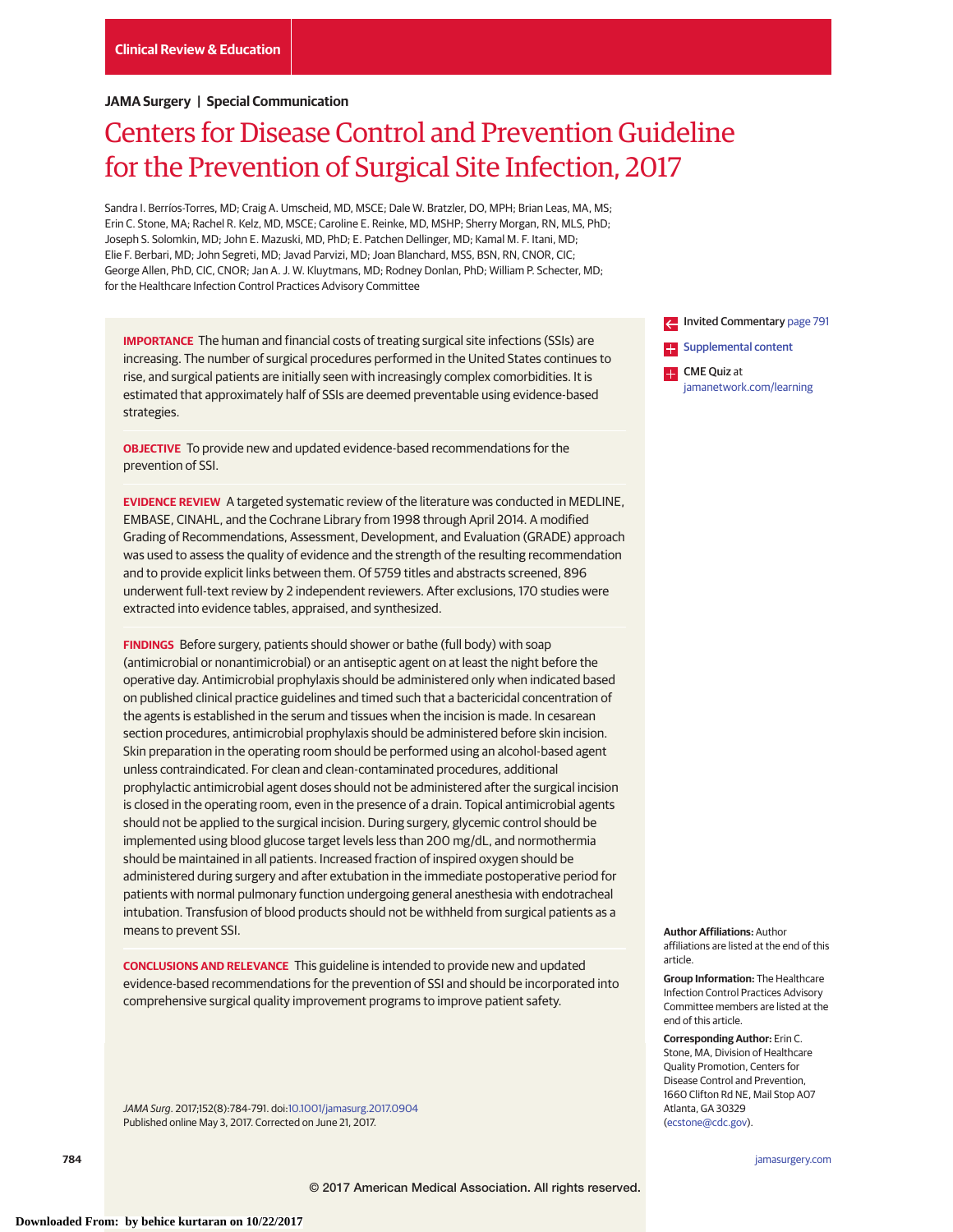

CDC indicates Centers for Disease Control and Prevention; GRADE, Grading of Recommendations, Assessment, Development, and Evaluation; RCTs, randomized controlled trials; SRs, systematic reviews; and SSI, surgical site infection.

urgical site infections (SSIs) are infections of the incision or organ or space that occur after surgery.<sup>1</sup> Surgical patients initially seen with more complex comorbidities<sup>2</sup> and the emergence of antimicrobial-resistant pathogens increase the cost and challenge of treating SSIs.<sup>3-5</sup> The prevention of SSI is increasingly important as the number of surgical procedures performed in the United States continues to rise.<sup>6,7</sup> Public reporting of process, outcome, and other quality improvement measures is now required, 8,9 and reimbursements<sup>10</sup> for treating SSIs are being reduced or denied. It has been estimated that approximately half of SSIs are preventable by application of evidence-based strategies.<sup>11</sup>

## Methods

This guideline focuses on select areas for the prevention of SSI deemed important to undergo evidence assessment for the advancement of the field. These areas of focus were informed by feedback received from clinical experts and input from the Healthcare Infection Control Practices Advisory Committee (HICPAC), a federal advisory committee to the Centers for Disease Control and Prevention (CDC). This guideline was a systematic review of the literature. No institutional review board approval or participant informed consent was necessary.

This guideline's recommendations were developed based on a targeted systematic review of the best available evidence on SSI prevention conducted in MEDLINE, EMBASE, CINAHL, and the Cochrane Library from 1998 through April 2014. To provide explicit links between the evidence and recommendations, a modified Grading of Recommendations, Assessment, Development, and Evaluation (GRADE) approach was used for evaluating the quality of evidence and determining the strength of recommendations.<sup>12-15</sup> The methods and structure of this guideline were adopted in 2009 by CDC and HICPAC.<sup>16,17</sup> The present guideline does not reevaluate several strong recommendations offered by CDC's 1999 Guideline for Prevention of Surgical Site Infection<sup>18</sup> that are now considered to be accepted practice for the prevention of SSI. These recommendations are found in eAppendix 1 of the [Supplement.](http://jama.jamanetwork.com/article.aspx?doi=10.1001/jamasurg.2017.0904&utm_campaign=articlePDF%26utm_medium=articlePDFlink%26utm_source=articlePDF%26utm_content=jamasurg.2017.0904) A detailed description of the Guideline Questions, Scope and Purpose, and Methods, as well as the Evidence Summaries supporting the evidence-based recommendations, can also be found in eAppendix 1 of the [Supplement.](http://jama.jamanetwork.com/article.aspx?doi=10.1001/jamasurg.2017.0904&utm_campaign=articlePDF%26utm_medium=articlePDFlink%26utm_source=articlePDF%26utm_content=jamasurg.2017.0904)

The detailed literature search strategies,GRADE Tables, and Evidence Tables supporting each section can be found in eAppendix 2 of the [Supplement.](http://jama.jamanetwork.com/article.aspx?doi=10.1001/jamasurg.2017.0904&utm_campaign=articlePDF%26utm_medium=articlePDFlink%26utm_source=articlePDF%26utm_content=jamasurg.2017.0904) Results of the entire study selection process are shown in the Figure. Of 5759 titles and abstracts screened, 896 underwent full-text review by 2 independent reviewers. Full-text articles were excluded if: 1) SSI was not reported as an outcome; 2) all patients included had "dirty" surgical procedures (except for Q2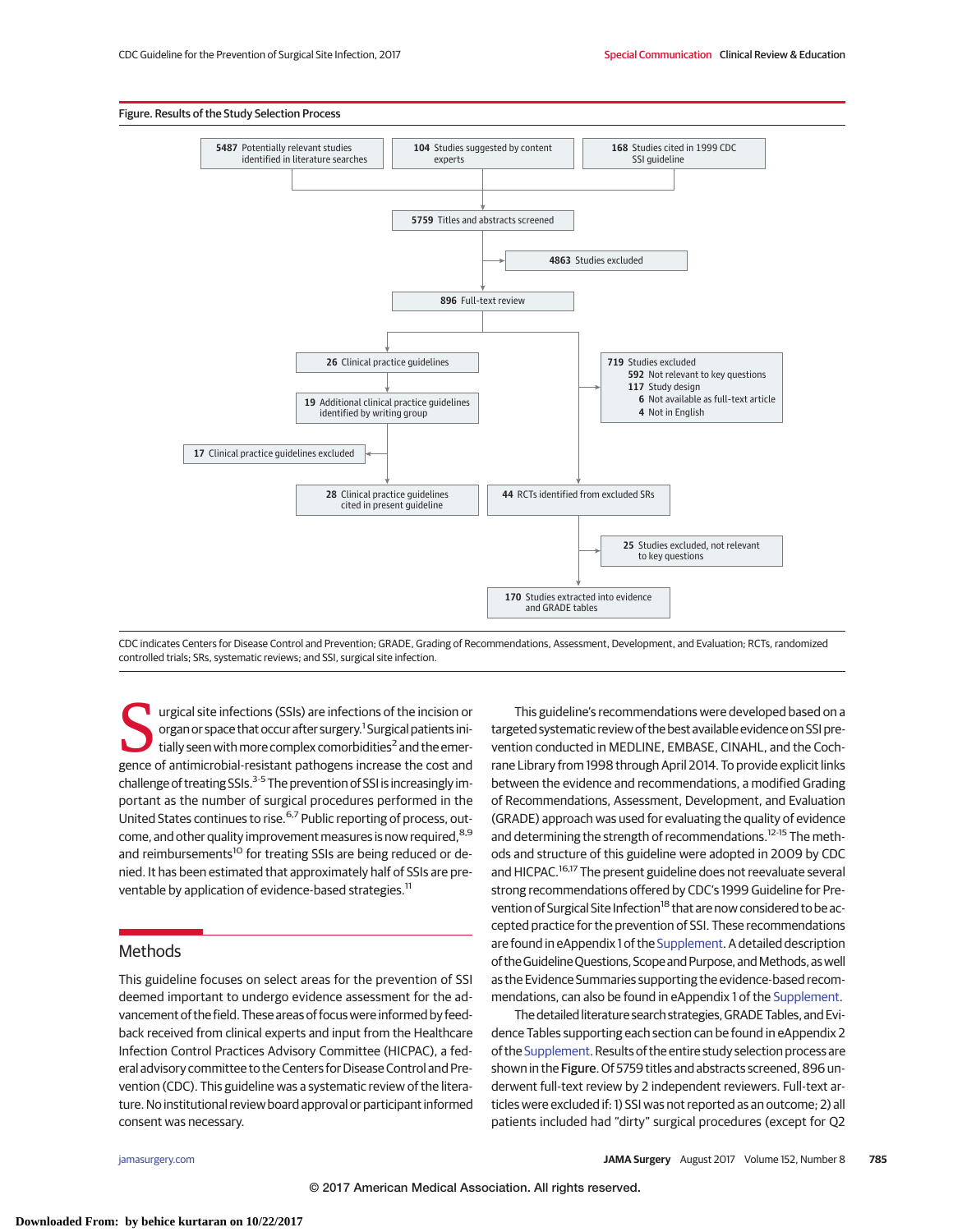addressing the use of aqueous iodophor irrigation); 3) the study only included oral or dental health procedures; 4) the surgical procedures did not include primary closure of the incision in the operating room (eg, orthopedic pin sites, thoracotomies, or percutaneous endoscopic gastrostomy [PEG] procedures, or wounds healing by secondary intention); or 5) the study evaluated wound protectors used postincision. Evidence-based recommendations in this guideline were cross-checked with those from other guidelines identified in a systematic search.

CDC completed a draft of the guideline and shared it with the expert panel for in-depth review and then with HICPAC and members of the public at committee meetings (June 2010 to July 2015). CDC posted notice in the Federal Register for the following 2 periods of public comment: from January 29 to February 28, 2014, and from April 8 to May 8, 2014. Comments were aggregated and reviewed with the writing group and at another HICPAC meeting. Based on the comments received, the literature search was updated, and new data were incorporated into a revised draft. Further input was provided by HICPAC during a public teleconference in May 2015. Final HICPAC input was provided via a vote by majority rule in July 2015. After final HICPAC input, CDC updated the draft document and obtained final CDC clearance and coauthor approval.

## Recommendation Categories

Recommendations were categorized using the following standard system that reflects the level of supporting evidence or regulations:

- Category IA: A strong recommendation supported by high to moderate–quality evidence suggesting net clinical benefits or harms.
- Category IB: A strong recommendation supported by low-quality evidence suggesting net clinical benefits or harms or an accepted practice (eg, aseptic technique) supported by low to very low–quality evidence.
- Category IC: A strong recommendation required by state or federal regulation.
- Category II: A weak recommendation supported by any quality evidence suggesting a trade-off between clinical benefits and harms.
- No recommendation/unresolved issue: An issue for which there is low to very low–quality evidence with uncertain trade-offs between the benefits and harms or no published evidence on outcomes deemed critical to weighing the risks and benefits of a given intervention.

## Recommendations

#### Core Section

In 2006, approximately 80 million surgical procedures were performed in the United States at inpatient hospitals (46 million) $<sup>7</sup>$ </sup> and ambulatory hospital–affiliated or freestanding (32 million) settings.<sup>6</sup> Between 2006 and 2009, SSIs complicated approximately 1.9% of surgical procedures in the United States.<sup>19</sup> However, the number of SSIs is likely to be underestimated given that approximately 50% of SSIs become evident after discharge.<sup>20</sup> Estimated mean attributable costs of SSIs range from \$10 443 in 2005 US dollars to \$25 546 in 2002 US dollars per infection.<sup>3-5,11</sup> Costs can exceed \$90 000 per infection when the SSI involves a prosthetic joint implant<sup>21,22</sup> or an antimicrobial-resistant organism.<sup>23</sup> The Core Section of this guideline (eAppendix 1 of the [Supplement\)](http://jama.jamanetwork.com/article.aspx?doi=10.1001/jamasurg.2017.0904&utm_campaign=articlePDF%26utm_medium=articlePDFlink%26utm_source=articlePDF%26utm_content=jamasurg.2017.0904) includes recommendations for the prevention of SSI that are generalizable across surgical procedures, with some exceptions as mentioned below.

#### Parenteral Antimicrobial Prophylaxis

1A.1. Administer preoperative antimicrobial agents only when indicated based on published clinical practice guidelines and timed such that a bactericidal concentration of the agents is established in the serum and tissues when the incision is made. (Category IB–strong recommendation; accepted practice.)

1A.2. No further refinement of timing can be made for preoperative antimicrobial agents based on clinical outcomes. (No recommendation/ unresolved issue.)

1B. Administer the appropriate parenteral prophylactic antimicrobial agents before skin incision in all cesarean section procedures. (Category IA–strong recommendation; high-quality evidence.)

1C. The literature search did not identify randomized controlled trials that evaluated the benefits and harms of weight-adjusted parenteral antimicrobial prophylaxis dosing and its effect on the risk of SSI. Other organizations have made recommendations based on observational and pharmacokinetic data, and a summary of these recommendations can be found in the Other Guidelines section of the narrative summary for this question (eAppendix 1 of the [Supple](http://jama.jamanetwork.com/article.aspx?doi=10.1001/jamasurg.2017.0904&utm_campaign=articlePDF%26utm_medium=articlePDFlink%26utm_source=articlePDF%26utm_content=jamasurg.2017.0904)[ment\)](http://jama.jamanetwork.com/article.aspx?doi=10.1001/jamasurg.2017.0904&utm_campaign=articlePDF%26utm_medium=articlePDFlink%26utm_source=articlePDF%26utm_content=jamasurg.2017.0904). (No recommendation/unresolved issue.)

1D. The search did not identify sufficient randomized controlled trial evidence to evaluate the benefits and harms of intraoperative redosing of parenteral prophylactic antimicrobial agents for the prevention of SSI. Other organizations have made recommendations based on observational and pharmacokinetic data, and a summary of these recommendations can be found in the Other Guidelines section of the narrative summary for this question (eAppendix 1 of the [Supplement\)](http://jama.jamanetwork.com/article.aspx?doi=10.1001/jamasurg.2017.0904&utm_campaign=articlePDF%26utm_medium=articlePDFlink%26utm_source=articlePDF%26utm_content=jamasurg.2017.0904). (No recommendation/unresolved issue.)

1E. In clean and clean-contaminated procedures, do not administer additional prophylactic antimicrobial agent doses after the surgical incision is closed in the operating room, even in the presence of a drain. (Category IA–strong recommendation; high-quality evidence.)

#### Nonparenteral Antimicrobial Prophylaxis

2A.1. Randomized controlled trial evidence suggested uncertain trade-offs between the benefits and harms regarding intraoperative antimicrobial irrigation (eg, intra-abdominal, deep, or subcutaneous tissues) for the prevention of SSI. Other organizations have made recommendations based on the existing evidence, and a summary of these recommendations can be found in the Other Guidelines section of the narrative summary for this question (eAppendix 1 of the [Supplement\)](http://jama.jamanetwork.com/article.aspx?doi=10.1001/jamasurg.2017.0904&utm_campaign=articlePDF%26utm_medium=articlePDFlink%26utm_source=articlePDF%26utm_content=jamasurg.2017.0904). (No recommendation/unresolved issue.)

2A.2. The search did not identify randomized controlled trials that evaluated soaking prosthetic devices in antimicrobial solutions before implantation for the prevention of SSI. (No recommendation/ unresolved issue.)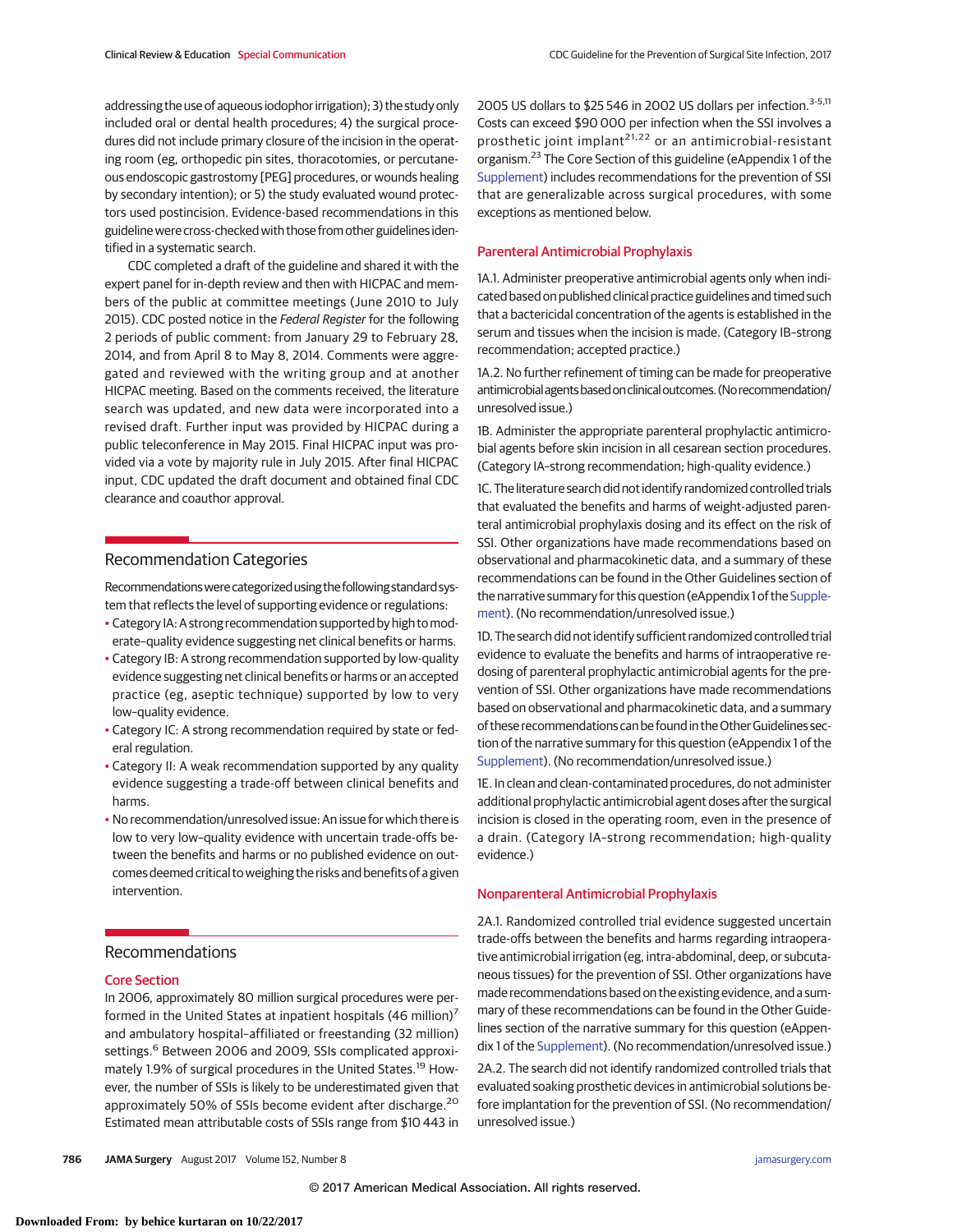2B.1. Do not apply antimicrobial agents (ie, ointments, solutions, or powders) to the surgical incision for the prevention of SSI. (Category IB–strong recommendation; low-quality evidence.)

2B.2. Application of autologous platelet-rich plasma is not necessary for the prevention of SSI. (Category II–weak recommendation; moderate-quality evidence suggesting a trade-off between clinical benefits and harms.)

2C. Consider the use of triclosan-coated sutures for the prevention of SSI. (Category II–weak recommendation; moderate-quality evidence suggesting a trade-off between clinical benefits and harms.)

2D. Randomized controlled trial evidence suggested uncertain tradeoffs between the benefits and harms regarding antimicrobial dressings applied to surgical incisions after primary closure in the operating room for the prevention of SSI. (No recommendation/ unresolved issue.)

## Glycemic Control

3A.1. Implement perioperative glycemic control and use blood glucose target levels less than 200 mg/dL in patients with and without diabetes. (Category IA–strong recommendation; high to moderate–quality evidence.)

3A.2. The search did not identify randomized controlled trials that evaluated lower (<200mg/dL) or narrower blood glucose target levels than recommended in this guideline nor the optimal timing, duration, or delivery method of perioperative glycemic control for the prevention of SSI. Other organizations have made recommendations based on observational evidence, and a summary of these recommendations can be found in the Other Guidelines section of the narrative summary for this question (eAppendix 1 of the [Supple](http://jama.jamanetwork.com/article.aspx?doi=10.1001/jamasurg.2017.0904&utm_campaign=articlePDF%26utm_medium=articlePDFlink%26utm_source=articlePDF%26utm_content=jamasurg.2017.0904)[ment\)](http://jama.jamanetwork.com/article.aspx?doi=10.1001/jamasurg.2017.0904&utm_campaign=articlePDF%26utm_medium=articlePDFlink%26utm_source=articlePDF%26utm_content=jamasurg.2017.0904). (No recommendation/unresolved issue.)

3B. The search did not identify randomized controlled trials that evaluated the optimal hemoglobin A1C target levels for the prevention of SSI in patients with and without diabetes. (No recommendation/unresolved issue.)

#### Normothermia

4. Maintain perioperative normothermia. (Category IA–strong recommendation; high to moderate–quality evidence.)

5. The search did not identify randomized controlled trials thatevaluated strategies to achieve and maintain normothermia, the lower limit of normothermia, or the optimal timing and duration of normothermia for the prevention of SSI. Other organizations have made recommendations based on observational evidence, and a summary of these recommendations can be found in the Other Guidelines section of the narrative summary for this question (eAppendix 1 of the [Supplement\)](http://jama.jamanetwork.com/article.aspx?doi=10.1001/jamasurg.2017.0904&utm_campaign=articlePDF%26utm_medium=articlePDFlink%26utm_source=articlePDF%26utm_content=jamasurg.2017.0904). (No recommendation/ unresolved issue.)

#### **Oxygenation**

6A. Randomized controlled trialevidence suggested uncertain tradeoffs between the benefits and harms regarding the administration of increased fraction of inspired oxygen (FIO<sub>2</sub>) via endotracheal intubation during only the intraoperative period in patients with normal pulmonary function undergoing general anesthesia for the prevention of SSI. (No recommendation/unresolved issue.)

6B. For patients with normal pulmonary function undergoing general anesthesia with endotracheal intubation, administer increased  $F1O<sub>2</sub>$  during surgery and after extubation in the immediate postoperative period. To optimize tissue oxygen delivery, maintain perioperative normothermia and adequate volume replacement. (Category IA–strong recommendation; moderate-quality evidence.)

6C. Randomized controlled trialevidence suggested uncertain tradeoffs between the benefits and harms regarding the administration of increased FIO<sub>2</sub> via face mask during the perioperative period in patients with normal pulmonary function undergoing general anesthesia without endotracheal intubation or neuraxial anesthesia (ie, spinal, epidural, or local nerve blocks) for the prevention of SSI. (No recommendation/unresolved issue.)

6D. Randomized controlled trial evidence suggested uncertain trade-offs between the benefits and harms regarding the administration of increased FIO<sub>2</sub> via face mask or nasal cannula during only the postoperative period in patients with normal pulmonary function for the prevention of SSI. (No recommendation/ unresolved issue.)

7. The search did not identify randomized controlled trials that evaluated the optimal target level, duration, and delivery method of FIO<sub>2</sub> for the prevention of SSI. Other organizations have made recommendations based on observational studies, and a summary of these recommendations can be found in the Other Guidelines section of the narrative summary for this question (eAppendix 1 of the [Supple](http://jama.jamanetwork.com/article.aspx?doi=10.1001/jamasurg.2017.0904&utm_campaign=articlePDF%26utm_medium=articlePDFlink%26utm_source=articlePDF%26utm_content=jamasurg.2017.0904)[ment\)](http://jama.jamanetwork.com/article.aspx?doi=10.1001/jamasurg.2017.0904&utm_campaign=articlePDF%26utm_medium=articlePDFlink%26utm_source=articlePDF%26utm_content=jamasurg.2017.0904). (No recommendation/unresolved issue.)

#### Antiseptic Prophylaxis

8A.1. Advise patients to shower or bathe (full body) with soap (antimicrobial or nonantimicrobial) or an antiseptic agent on at least the night before the operative day. (Category IB–strong recommendation; accepted practice.)

8A.2. Randomized controlled trial evidence suggested uncertain trade-offs between the benefits and harms regarding the optimal timing of the preoperative shower or bath, the total number of soap or antiseptic agent applications, or the use of chlorhexidine gluconate washcloths for the prevention of SSI. (No recommendation/ unresolved issue.)

8B. Perform intraoperative skin preparation with an alcohol-based antiseptic agent unless contraindicated. (Category IA–strong recommendation; high-quality evidence.)

8C. Application of a microbial sealant immediately after intraoperative skin preparation is not necessary for the prevention of SSI. (Category II–weak recommendation; low-quality evidence suggesting a trade-off between clinical benefits and harms.)

8D. The use of plastic adhesive drapes with or without antimicrobial properties is not necessary for the prevention of SSI. (Category II–weak recommendation; high to moderate–quality evidence suggesting a trade-off between clinical benefits and harms.)

9A. Consider intraoperative irrigation of deep or subcutaneous tissues with aqueous iodophor solution for the prevention of SSI. Intraperitoneal lavage with aqueous iodophor solution in contaminated or dirty abdominal procedures is not necessary. (Category II–weak recommendation; moderate-quality evidence suggesting a trade-off between clinical benefits and harms.)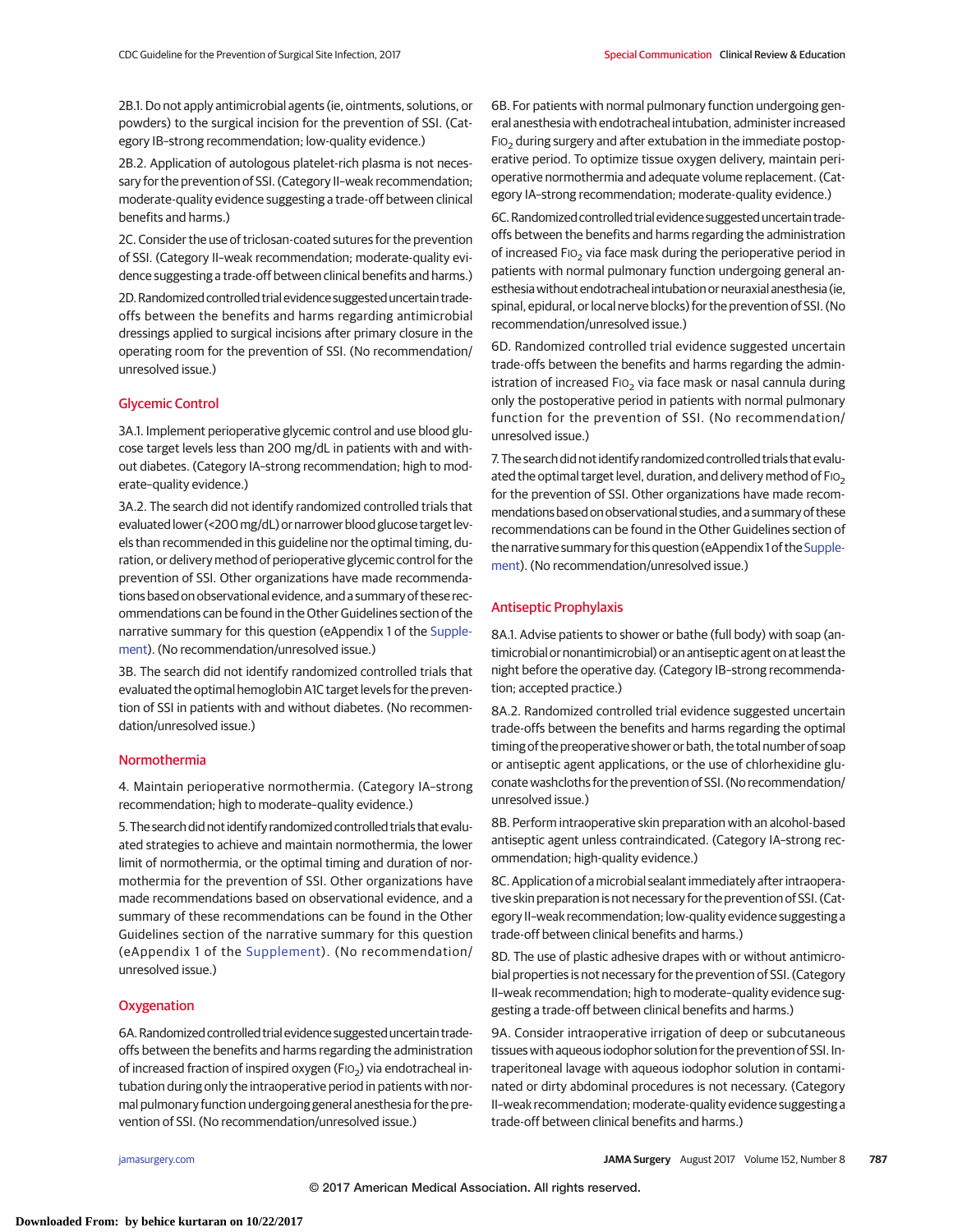9B. The search did not identify randomized controlled trials that evaluated soaking prosthetic devices in antiseptic solutions before implantation for the prevention of SSI. (No recommendation/ unresolved issue.)

10. Randomized controlled trial evidence was insufficient to evaluate the trade-offs between the benefits and harms of repeat application of antiseptic agents to the patient's skin immediately before closing the surgical incision for the prevention of SSI. (No recommendation/unresolved issue.)

## Prosthetic Joint Arthroplasty Section

Prevention efforts should target all surgical procedures but especially those in which the human and financial burden is greatest. In 2011, primary total knee arthroplasty accounted for more than half of the 1.2 million prosthetic joint arthroplasty procedures (primary and revision) performed in the United States, followed by total hip arthroplasty and hip hemiarthroplasty.<sup>24</sup> Primary shoulder, elbow, and ankle arthroplasties are much less common. By 2030, prosthetic joint arthroplasties are projected to increase to 3.8 million procedures per year.<sup>25-27</sup>

Infection is the most common indication for revision in total knee arthroplasty<sup>28</sup> and the third most common indication in total hip arthroplasty.<sup>28</sup> By 2030, the infection risk for hip and knee arthroplasty is expected to increase from 2.18%<sup>22</sup> to 6.5% and 6.8%, respectively.<sup>25</sup> In addition, owing to increasing risk and the number of individuals undergoing prosthetic joint arthroplasty procedures, the total number of hip and knee prosthetic joint infections is projected to increase to 221 500 cases per year by 2030, at a cost of more than \$1.62 billion.<sup>22,25</sup> The Prosthetic Joint Arthroplasty section contains recommendations that are applicable to these procedures (eAppendix 1 of the [Supplement\)](http://jama.jamanetwork.com/article.aspx?doi=10.1001/jamasurg.2017.0904&utm_campaign=articlePDF%26utm_medium=articlePDFlink%26utm_source=articlePDF%26utm_content=jamasurg.2017.0904).

## Blood Transfusion

11A. Available evidence suggested uncertain trade-offs between the benefits and harms of blood transfusions on the risk of SSI in prosthetic joint arthroplasty. Other organizations have made recommendations on this topic, and a reference to these recommendations can be found in the Other Guidelines section of the narrative summary for this question (eAppendix 1 of the [Supplement\)](http://jama.jamanetwork.com/article.aspx?doi=10.1001/jamasurg.2017.0904&utm_campaign=articlePDF%26utm_medium=articlePDFlink%26utm_source=articlePDF%26utm_content=jamasurg.2017.0904). (No recommendation/unresolved issue.)

11B. Do not withhold transfusion of necessary blood products from surgical patients as a means to prevent SSI. (Category IB–strong recommendation; accepted practice.)

#### Systemic Immunosuppressive Therapy

12 and 13. Available evidence suggested uncertain trade-offs between the benefits and harms of systemic corticosteroid or other immunosuppressive therapies on the risk of SSI in prosthetic joint arthroplasty. Other organizations have made recommendations based on the existing evidence, and a summary of these recommendations can be found in the Other Guidelines section of the narrative summary for this question (eAppendix 1 of the [Supplement\)](http://jama.jamanetwork.com/article.aspx?doi=10.1001/jamasurg.2017.0904&utm_campaign=articlePDF%26utm_medium=articlePDFlink%26utm_source=articlePDF%26utm_content=jamasurg.2017.0904). (No recommendation/ unresolved issue.)

14. For prosthetic joint arthroplasty patients receiving systemic corticosteroid or other immunosuppressive therapy, recommendation 1E applies: in clean and clean-contaminated procedures, do not administer additional antimicrobial prophylaxis doses after thesurgical incision is closed in the operating room, even in the presence of a drain. (Category IA–strong recommendation; highquality evidence.)

#### Intra-articular Corticosteroid Injection

15 and 16. Available evidence suggested uncertain trade-offs between the benefits and harms of the use and timing of preoperative intra-articular corticosteroid injection on the incidence of SSI in prosthetic joint arthroplasty. Other organizations have made recommendations based on observational studies, and a summary of these recommendations can be found in the Other Guidelines section of the narrative summary for this question (eAppendix 1 of the [Supplement](http://jama.jamanetwork.com/article.aspx?doi=10.1001/jamasurg.2017.0904&utm_campaign=articlePDF%26utm_medium=articlePDFlink%26utm_source=articlePDF%26utm_content=jamasurg.2017.0904)). (No recommendation/ unresolved issue.)

#### Anticoagulation

17. Available evidence suggested uncertain trade-offs between the benefits and harms of venous thromboembolism prophylaxis on the incidence of SSI in prosthetic joint arthroplasty. Other organizations have made recommendations based on the existing evidence, and these references can be found in the Other Guidelines section of the narrative summary for this question (eAppendix 1 of the [Supplement\)](http://jama.jamanetwork.com/article.aspx?doi=10.1001/jamasurg.2017.0904&utm_campaign=articlePDF%26utm_medium=articlePDFlink%26utm_source=articlePDF%26utm_content=jamasurg.2017.0904). (No recommendation/unresolved issue.)

#### Orthopedic Surgical Space Suit

18. Available evidence suggested uncertain trade-offs between the benefits and harms of orthopedic space suits or the health care personnel who should wear them for the prevention of SSI in prosthetic joint arthroplasty. (No recommendation/unresolved issue.)

## Postoperative Antimicrobial Prophylaxis Duration With Drain Use

19. In prosthetic joint arthroplasty, recommendation 1E applies: in clean and clean-contaminated procedures, do not administer additional antimicrobial prophylaxis doses after the surgical incision is closed in the operating room, even in the presence of a drain. (Category IA–strong recommendation; high-quality evidence.)

## Biofilm

20A. Available evidence suggested uncertain trade-offs between the benefits and harms regarding cement modifications and the prevention of biofilm formation or SSI in prosthetic joint arthroplasty. (No recommendation/unresolved issue.)

20B. The search did not identify studies evaluating prosthesis modifications for the prevention of biofilm formation or SSI in prosthetic joint arthroplasty. (No recommendation/unresolved issue.)

20C. The search did not identify studies evaluating vaccines for the prevention of biofilm formation or SSI in prosthetic joint arthroplasty. (No recommendation/unresolved issue.)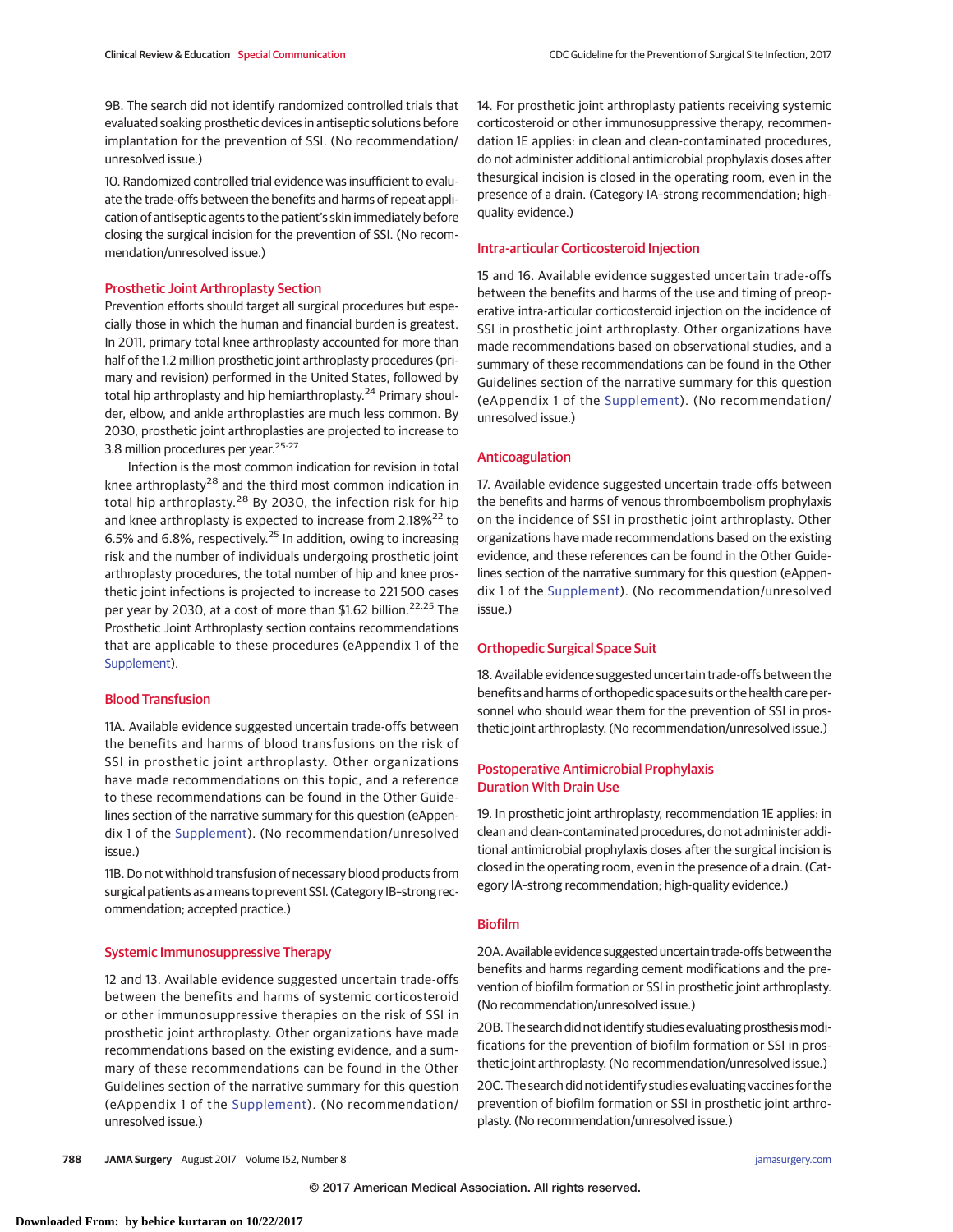20D. The search did not identify studies evaluating biofilm control agents, such as biofilm dispersants, quorum sensing inhibitors, or novel antimicrobial agents, for the prevention of biofilm formation or SSI in prosthetic joint arthroplasty. (No recommendation/ unresolved issue.)

## **Conclusions**

Surgical site infections are persistent and preventable health care– associated infections. There is increasing demand for evidencebased interventions for the prevention of SSI. The last version of the CDC Guideline for Prevention of Surgical Site Infection<sup>18</sup> was published in 1999. While the guideline was evidence informed, most recommendations were based on expert opinion, in the era before evidence-based guideline methods. CDC updated that version of the guideline using GRADE as the evidence-based method that provides the foundation of the recommendations in this guideline. These

#### ARTICLE INFORMATION

**Accepted for Publication:** March 1, 2017.

**Correction:** This article was corrected on June 21, 2017, to fix corrupted numbering and update abstract and methods.

**Published Online:** May 3, 2017. doi[:10.1001/jamasurg.2017.0904](http://jama.jamanetwork.com/article.aspx?doi=10.1001/jamasurg.2017.0904&utm_campaign=articlePDF%26utm_medium=articlePDFlink%26utm_source=articlePDF%26utm_content=jamasurg.2017.0904)

**Author Affiliations:** Division of Healthcare Quality Promotion, Centers for Disease Control and Prevention, Atlanta, Georgia (Berríos-Torres, Stone, Donlan); Center for Evidence-Based Practice, University of Pennsylvania Health System, Philadelphia (Umscheid, Leas, Kelz, Morgan); College of Public Health, The University of Oklahoma Health Sciences Center, Oklahoma City (Bratzler); Carolinas Healthcare System, Charlotte, North Carolina (Reinke); Department of Surgery, University of Cincinnati College of Medicine, Cincinnati, Ohio (Solomkin); Section of Acute and Critical Care Surgery, Washington University School of Medicine in St Louis, Saint Louis, Missouri (Mazuski); American College of Surgeons Representative, University of Washington Medical Center, Seattle (Dellinger); Surgical Infection Society Representative, Veterans Affairs Boston Healthcare System, Boston University and Harvard Medical School, Boston, Massachusetts (Itani); Musculoskeletal Infection Society Representative, Mayo Clinic College of Medicine, Rochester, Minnesota (Berbari); American Academy of Orthopaedic Surgeons Representative, Rush University Medical Center, Chicago, Illinois (Segreti); American Academy of Orthopaedic Surgeons Representative, Rothman Institute, Philadelphia, Pennsylvania (Parvizi); Quality Department, Littleton Adventist Hospital, Denver, Colorado (Blanchard); Association of Perioperative Registered Nurses Representative, New York Methodist Hospital, Brooklyn (Allen); Laboratory for Microbiology and Infection Control, Amphia Hospital, Breda, the Netherlands (Kluytmans); Julius Center for Health Sciences and Primary Care, University Medical Center, Utrecht, the Netherlands (Kluytmans); Department of Surgery, San Francisco General Hospital, University of California, San Francisco (Schecter).

**Author Contributions:** Dr Umscheid and Ms Stone had full access to all of the data in the study and take responsibility for the integrity of the data and the accuracy of the data analysis. Study concept and design: Berríos-Torres, Umscheid, Bratzler, Leas, Stone, Kelz, Morgan, Mazuski, Dellinger, Itani, Berbari, Parvizi, Blanchard, Kluytmans.

Acquisition, analysis, or interpretation of data: Berríos-Torres, Umscheid, Bratzler, Leas, Stone, Kelz, Reinke, Morgan, Solomkin, Mazuski, Dellinger, Segreti, Allen, Kluytmans, Donlan, Schecter. Drafting of the manuscript: Berríos-Torres, Umscheid, Leas, Stone, Kelz, Reinke, Morgan, Itani, Berbari, Segreti, Blanchard. Critical revision of the manuscript for important

intellectual content: Berríos-Torres, Umscheid, Bratzler, Leas, Stone, Kelz, Reinke, Solomkin, Mazuski, Dellinger, Itani, Berbari, Segreti, Parvizi, Allen, Kluytmans, Donlan, Schecter. Statistical analysis: Berríos-Torres, Umscheid, Leas. Administrative, technical, or material support: Berríos-Torres, Bratzler, Leas, Stone, Morgan, Itani, Parvizi.

Study supervision: Berríos-Torres, Umscheid, Bratzler, Stone, Itani, Berbari, Parvizi.

**Conflict of Interest Disclosures:** Drs Umscheid, Kelz, and Morgan and Mr Leas reported receiving funding from the Centers for Disease Control and Prevention to support the guideline development process. Dr Bratzler reported being a consultant for the Oklahoma Foundation for Medical Quality and for Telligen (a nonprofit Medicaid external quality review organization) and reported that his institution received payment for his lectures, including service on speakers' bureaus from Premier and Janssen Pharmaceuticals. Dr Reinke reported receiving lecture fees from Covidien and reported being a paid consultant for Teleflex. Dr Solomkin reported receiving grants for clinical research from, receiving consulting fees regarding clinical trial data, serving on an advisory board for, or lecturing for honoraria from the following: Merck, Actavis, AstraZeneca, PPD, Tetraphase, Johnson & Johnson, and 3M. Dr Mazuski reported being a paid consultant for Bayer, Cubist Pharmaceuticals, Forest Laboratories, MedImmune, Merck/Merck Sharp and Dohme, and Pfizer;

new and updated recommendations are not only useful for health care professionals but also can be used as a resource for professional societies or organizations to develop more detailed implementation guidance or to identify future research priorities. The paucity of robust evidence across the entire guideline created challenges in formulating recommendations for the prevention of SSI. Nonetheless, the thoroughness and transparency achieved using a systematic review and the GRADE approach to address clinical questions of interest to stakeholders are critical to the validity of the clinical recommendations.

The number of unresolved issues in this guideline reveals substantial gaps that warrant future research. A select list of these unresolved issues may be prioritized to formulate a research agenda to advance the field. Adequately powered, well-designed studies that assess the effect of specific interventions on the incidence of SSI are needed to address these evidence gaps. Subsequent revisions to this guideline will be guided by new research and technological advancements for preventing SSIs.

> reported receiving lecture fees from Forest Laboratories, Merck/Merck Sharp and Dohme, and Pfizer; and reported that his institution received funding for his consultancy to AstraZeneca and grants from AstraZeneca, Bayer, Merck/MSD, and Tetraphase. Dr Dellinger reported receiving grants for clinical research from, serving on an advisory board for, or lecturing for honoraria from the following: Merck, Baxter, Ortho-McNeil, Targanta, Schering-Plough, WebEx, Astellas, Care Fusion, Durata, Pfizer, Applied Medical, Rib-X, Affinium, and 3M. Dr Itani reported that his institution received grants from Merck, Cubist, Dr Reddy's, Sanofi Pasteur, and Trius for research trials; reported clinical advisory board membership at Forrest Pharmaceuticals; and reported payment for development of educational presentations for Med Direct and Avid Education. Dr Berbari reported that his institution received a grant from Pfizer for a research trial for which he serves as the principal investigator. Dr Segreti reported receiving lecture fees from Pfizer, Merck, and Forest Laboratories and reported owning stocks in or having stock options from Pfizer. Dr Parvizi reported being a paid consultant for Zimmer, Smith and Nephew, ConvaTec, TissueGene, CeramTech, and Medtronic; reported receiving royalties from Elsevier, Wolters Kluwer, Slack Incorporated, Data Trace Publishing, and Jaypee Brothers Medical Publishers; and reported having stock options with Hip Innovation Technologies, CD Diagnostics, and PRN. Dr Allen reported receiving lecture fees from Ethicon and royalties from Wolters Kluwer as an author for Infection Control: A Practical Guide for Healthcare Facilities. Dr Kluytmans reported being a paid consultant for 3M, Johnson & Johnson, and Pfizer. No other disclosures were reported.

**Funding/Support:** The Centers for Disease Control and Prevention (CDC) supported the development of the guideline. The activities of Drs Umscheid, Kelz, and Morgan and Mr Leas were supported through a short-term detail under contract at CDC (10IPA1004117, 10IPA1004133, 11IPA1106551, 11IPA1106555, and 11IPA1106565).

**Role of the Funder/Sponsor:** Centers for Disease Control and Prevention conducted the full guideline development process, directing the design and conduct of the systematic reviews; collection,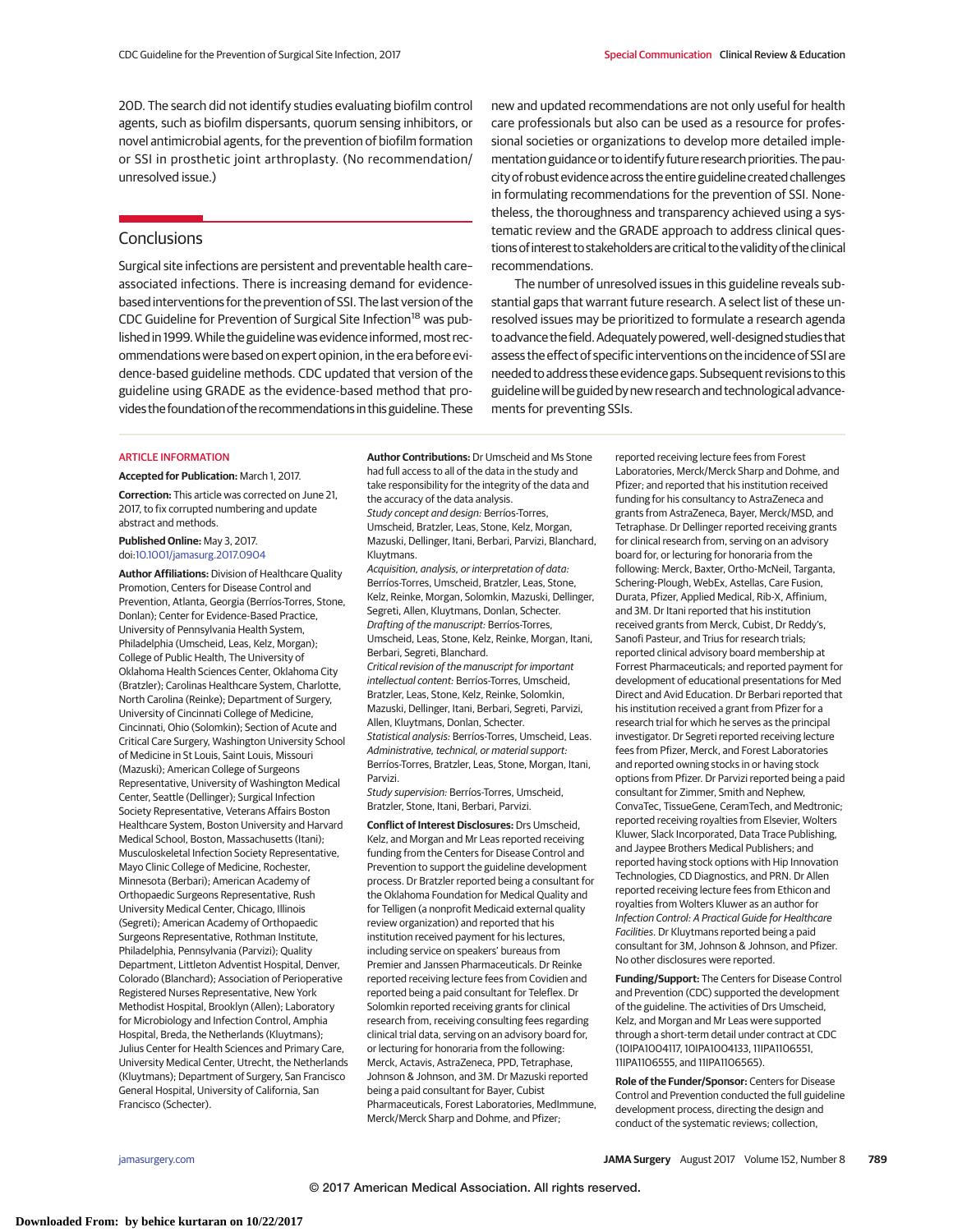management, analysis, and interpretation of the data; and preparation, review, and approval for submission of the manuscript for publication. Centers for Disease Control and Prevention staff members were responsible for the overall design and conduct of the guideline and preparation, review, and approval of the manuscript.

**Group Information:** The Healthcare Infection Control Practices Advisory Committee (HICPAC) members are as follows: Hilary M. Babcock, MD, MPH, Washington University School of Medicine in St Louis; Dale W. Bratzler, DO, MPH, The University of Oklahoma Health Sciences Center; Patrick J. Brennan, MD, University of Pennsylvania Health System; Vickie M. Brown, RN, MPH, WakeMed Health & Hospitals; Lillian A. Burns, MT, MPH, Greenwich Hospital; Ruth M. Carrico, PhD, RN, CIC, University of Louisville School of Medicine; Sheri Chernetsky Tejedor, MD, Emory University School of Medicine; Daniel J. Diekema, MD, University of Iowa Carver College of Medicine; Alexis Elward, MD, Washington University School of Medicine in St Louis; Neil O. Fishman, MD, University of Pennsylvania Health System; Ralph Gonzales, MD, MSPH, University of California, San Francisco; Mary K. Hayden, MD, Rush University Medical Center; Susan Huang, MD, MPH, University of California Irvine School of Medicine; W. Charles Huskins, MD, MSc, Mayo Clinic College of Medicine; Lynn Janssen, MS, CIC, CPHQ, California Department of Public Health; Tammy Lundstrom, MD, JD, Providence Hospital; Lisa Maragakis, MD, MPH, The Johns Hopkins Hospital; Yvette S. McCarter, PhD, University of Florida Health Science Center; Denise M. Murphy, MPH, RN, CIC, Main Line Health System; Russell N. Olmsted, MPH, St Joseph Mercy Health System; Stephen Ostroff, MD, US Food and Drug Administration; Jan Patterson, MD, University of Texas Health Science Center, San Antonio; David A. Pegues, MD, David Geffen School of Medicine at UCLA; Peter J. Pronovost, MD, PhD, The Johns Hopkins University; Gina Pugliese, RN, MS, Premier Healthcare Alliance; Selwyn O. Rogers Jr, MD, MPH, The University of Texas Medical Branch; William P. Schecter, MD, University of California, San Francisco; Barbara M. Soule, RN, MPA, CIC, The Joint Commission; Tom Talbot, MD, MPH, Vanderbilt University Medical Center; Michael L. Tapper, MD, Lenox Hill Hospital; and Deborah S. Yokoe, MD, MPH, Brigham & Women's Hospital.

**Ex Officio Members:** William B. Baine, MD, Agency for Healthcare Research and Quality; Elizabeth Claverie-Williams, MS, US Food and Drug Administration; David Henderson, MD, National Institutes of Health; Jeannie Miller, RN, MPH, Centers for Medicare & Medicaid Services; Paul D. Moore, PhD, Health Resources and Services Administration; Sheila Murphey, MD, US Food and Drug Administration; and Daniel Schwartz, MD, MBA, Centers for Medicare & Medicaid Services.

**Liaisons:** Joan Blanchard, RN, BSN, Association of Perioperative Registered Nurses; William A. Brock, MD, Society of Critical Care Medicine; Barbara DeBaun, MSN, RN, CIC, Association of Professionals of Infection Control and Epidemiology, Inc; Kathleen Dunn, BScN, MN, RN, Public Health Agency of Canada; Sandra Fitzler, RN, American Health Care Association; Nancy Foster, American Hospital Association; Janet Franck, RN, MBA, CIC, DNV Healthcare, Inc; Diana Gaviria, MD, MPH, National Association of County and City Health Officials; Jennifer Gutowski, MPH, BSN, RN, CIC,

National Association of County and City Health Officials; Holly Harmon, RN, MBA, American Health Care Association; Patrick Horine, MHA, DNV Healthcare, Inc; Michael D. Howell, MD, MPH, Society of Critical Care Medicine; W. Charles Huskins, MD, MSC, Infectious Diseases Society of America; Marion Kainer, MD, MPH, Council of State and Territorial Epidemiologists; Emily Lutterloh, MD, MPH, Association of State and Territorial Health Officials; Lisa Maragakis, MD, Society for Healthcare Epidemiology of America; Michael McElroy, MPH, CIC, America's Essential Hospitals; Lisa McGiffert, Consumers Union; Silvia Muñoz-Price, MD, America's Essential Hospitals; Shirley Paton, RN, MN, Public Health Agency of Canada; Michael Anne Preas, RN, CIC, Association of Professionals of Infection Control and Epidemiology, Inc; Mark E. Rupp, MD, Society for Healthcare Epidemiology of America; Mark Russi, MD, MPH, American College of Occupational and Environmental Medicine; Sanjay Saint, MD, MPH, Society of Hospital Medicine; Robert G. Sawyer, MD, Surgical Infection Society; Roslyne Schulman, MHA, MBA, American Hospital Association; Rachel Stricof, MPH, Advisory Council for the Elimination of Tuberculosis; Donna Tiberi, RN, MHA, Healthcare Facilities Accreditation Program; Margaret VanAmringe, MHS, The Joint Commission; Stephen Weber, MD, Infectious Diseases Society of America; Elizabeth Wick, MD, American College of Surgeons; Robert Wise, MD, The Joint Commission; and Amber Wood, MSN, RN, CNOR, CIC, CPN, Association of Perioperative Registered Nurses.

**Disclaimer:** The opinions of the reviewers might not be reflected in all of the recommendations contained in this document.

**Additional Information:** Before July 2014, Dr Berríos-Torres was employed at Centers for Disease Control and Prevention. She has no affiliation since July 2014. Authors recused themselves from discussions if they had competing interests related to recommendations under discussion. For product-specific recommendation discussions (eg, triclosan-coated sutures), a new declaration of conflicts specific to that topic was requested from each author before his or her input was considered in the formulation of the recommendation.

**Additional Contributions:** The Centers for Disease Control and Prevention thanks the many individuals and organizations who provided valuable feedback on the guideline during the development process, especially the following experts for their input throughout the process: Rajender Agarwal, MD, MPH (Center for Evidence-Based Practice, University of Pennsylvania Health System, Philadelphia); J. William Costerton, PhD (Center for Genomic Sciences, Allegheny-Singer Research Institute, Pittsburgh, Pennsylvania); Jeffrey C. Hageman, MHS (Division of Healthcare Quality Promotion, Centers for Disease Control and Prevention, Atlanta, Georgia); Thomas Hunt, MD (Department of Surgery, University of California at San Francisco); Bernard Morrey, MD (Department of Orthopedic Surgery, Mayo Clinic, Rochester, Minnesota); Lena M. Napolitano, MD (Division of Acute Care Surgery, University of Michigan Health Systems, Ann Arbor); Douglas Osmon, MD (Department of Infectious Diseases, Mayo Clinic, Rochester, Minnesota); Robin Patel, MD(CM), FRCP(C), D(ABMM) (Infectious Diseases Research Laboratory, Mayo Clinic, Rochester, Minnesota); and Mark Shirtliff, PhD (Department of Microbial

Pathogenesis, University of Maryland, Baltimore). None received compensation outside of their usual salary.

#### **REFERENCES**

**1**. National Healthcare Safety Network, Centers for Disease Control and Prevention. Surgical site infection (SSI) event. [http://www.cdc.gov/nhsn](http://www.cdc.gov/nhsn/pdfs/pscmanual/9pscssicurrent.pdf) [/pdfs/pscmanual/9pscssicurrent.pdf.](http://www.cdc.gov/nhsn/pdfs/pscmanual/9pscssicurrent.pdf) Published January 2017. Accessed January 25, 2017.

**2**. Fry DE. Fifty ways to cause surgical site infections. Surg Infect (Larchmt)[. 2011;12\(6\):497-500.](https://www.ncbi.nlm.nih.gov/pubmed/22142318)

**3**. Anderson DJ, Kirkland KB, Kaye KS, et al. Underresourced hospital infection control and prevention programs: penny wise, pound foolish? [Infect Control Hosp Epidemiol](https://www.ncbi.nlm.nih.gov/pubmed/17564977). 2007;28(7):767-773.

**4**. Centers for Disease Control and Prevention. The direct medical costs of healthcare-associated infections in U.S. hospitals and the benefits of prevention. [http://www.cdc.gov/hai/pdfs/hai/scott](http://www.cdc.gov/hai/pdfs/hai/scott_costpaper.pdf) [\\_costpaper.pdf.](http://www.cdc.gov/hai/pdfs/hai/scott_costpaper.pdf) Published 2009. Accessed January 25, 2017.

**5**. Stone PW, Braccia D, Larson E. Systematic review of economic analyses of health care–associated infections. [Am J Infect Control](https://www.ncbi.nlm.nih.gov/pubmed/16260325). [2005;33\(9\):501-509.](https://www.ncbi.nlm.nih.gov/pubmed/16260325)

**6**. Cullen KA, Hall MJ, Golosinskiy A. Ambulatory surgery in the United States, 2006. National Health Statistics Reports 11. [http://www.cdc.gov/nchs/data](http://www.cdc.gov/nchs/data/nhsr/nhsr011.pdf) [/nhsr/nhsr011.pdf.](http://www.cdc.gov/nchs/data/nhsr/nhsr011.pdf) Revised September 4, 2009. Accessed January 25, 2017.

**7**. DeFrances CJ, Podgornik MN. 2004 National Hospital Discharge Survey. Adv Data[. 2006;\(371\):1-](https://www.ncbi.nlm.nih.gov/pubmed/16703980) [19.](https://www.ncbi.nlm.nih.gov/pubmed/16703980)

**8**. US Department of Health and Human Services. National action plan to prevent health care–associated infections: road map to elimination. [https://health.gov/hcq/prevent](https://health.gov/hcq/prevent-hai-action-plan.asp) [-hai-action-plan.asp.](https://health.gov/hcq/prevent-hai-action-plan.asp) Published 2013. Accessed January 25, 2017.

**9**. Centers for Medicare and Medicaid Services (CMS), HHS. Medicare Program; hospital inpatient prospective payment systems for acute care hospitals and the long-term care hospital prospective payment system changes and FY2011 rates; provider agreements and supplier approvals; and hospital conditions of participation for rehabilitation and respiratory care services; Medicaid program: accreditation for providers of inpatient psychiatric services. Final rules and interim final rule with comment period. [Fed Regist](https://www.ncbi.nlm.nih.gov/pubmed/20712087). [2010;75\(157\):50041-50681.](https://www.ncbi.nlm.nih.gov/pubmed/20712087)

**10**. US Government Printing Office. The Deficit Reduction Act of 2005. [http://www.gpo.gov/fdsys](http://www.gpo.gov/fdsys/pkg/BILLS-109s1932enr/pdf/BILLS-109s1932enr.pdf) [/pkg/BILLS-109s1932enr/pdf/BILLS-109s1932enr](http://www.gpo.gov/fdsys/pkg/BILLS-109s1932enr/pdf/BILLS-109s1932enr.pdf) [.pdf.](http://www.gpo.gov/fdsys/pkg/BILLS-109s1932enr/pdf/BILLS-109s1932enr.pdf) Published 2006. Accessed January 25, 2017.

**11**. Umscheid CA, Mitchell MD, Doshi JA, Agarwal R, Williams K, Brennan PJ. Estimating the proportion of healthcare-associated infections that are reasonably preventable and the related mortality and costs. [Infect Control Hosp Epidemiol](https://www.ncbi.nlm.nih.gov/pubmed/21460463). 2011;32 [\(2\):101-114.](https://www.ncbi.nlm.nih.gov/pubmed/21460463)

**12**. Guyatt GH, Oxman AD, Kunz R, et al; GRADE Working Group. Going from evidence to recommendations. BMJ[. 2008;336\(7652\):1049-1051.](https://www.ncbi.nlm.nih.gov/pubmed/18467413)

**13**. Guyatt GH, Oxman AD, Kunz R, Vist GE, Falck-Ytter Y, Schünemann HJ; GRADE Working